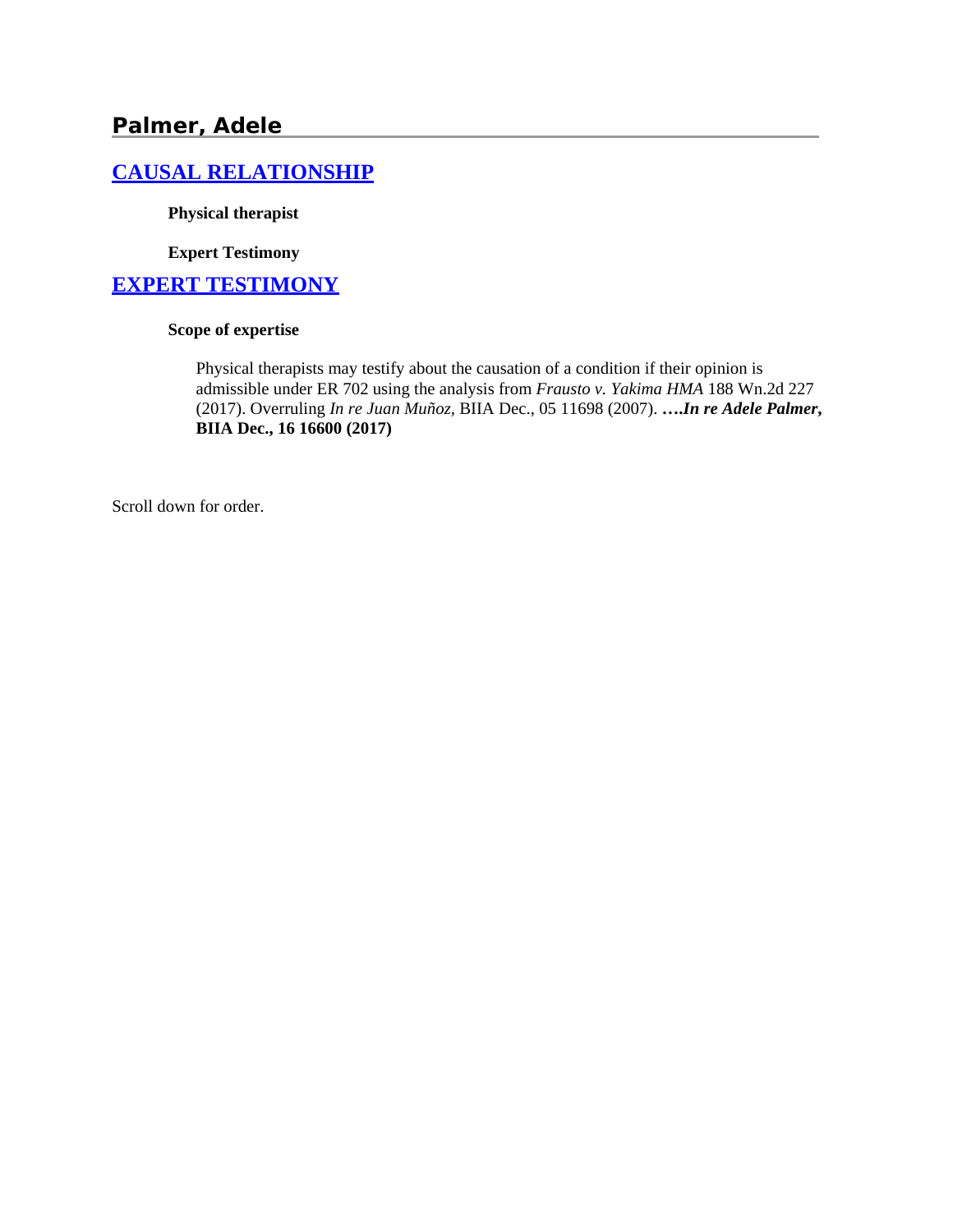#### **BEFORE THE BOARD OF INDUSTRIAL INSURANCE APPEALS STATE OF WASHINGTON**

**)**

#### **IN RE: ADELE PALMER ) DOCKET NOS. 16 16600 & 17 11074**

# **CLAIM NO. Y-422391 ) DECISION AND ORDER**

In 2008, Adele Palmer sustained an injury to her low back while working for Bevco Sales, Inc. The Department allowed her claim. In 2014, she developed pelvic floor dysfunction which causes her to have difficulty with bladder and bowel control. The Department issued an order declining responsibility for this condition and issued another order finding her employable. Our industrial appeals judge determined the industrial injury was not the cause of Ms. Palmer's pelvic floor dysfunction and that she was employable. Ms. Palmer requests allowance of pelvic floor dysfunction, based on the testimony of her treating providers, and awarding her time-loss compensation benefits. We agree with our industrial appeals judge's decision but have granted review to overrule our significant decision, *In re Juan Muñoz*. 1 In *Munoz*, we held that physical therapists are incompetent to testify regarding the cause of medical conditions and such opinion testimony is inadmissible. As explained below, we abandon our former hard-and-fast rule and adopt an analysis using the framework provided by ER 702. The Department orders are **AFFIRMED**.

# **DISCUSSION**

We previously held the testimony of a physical therapist is insufficient to establish medical causation. In *In re Juan Muñoz,* the worker presented the testimony of a physical therapist regarding the cause of Mr. Muñoz's left knee osteoarthritis and the employer objected to the admissibility of the testimony to prove medical causation. In determining whether physical therapists are qualified to offer opinions regarding medical causation, we cited RCW 18.74.010(3) for the proposition that physical therapists are not authorized to diagnose medical conditions or to determine causation. But RCW 18.74.010(10) provides the:

'Practice of physical therapy' is based on movement science and means: (a) Examining, evaluating, and testing individuals with mechanical, physiological, and developmental impairments, functional limitations in movement, and disability or other health and movement-related conditions **in order to determine a diagnosis**, prognosis, plan of therapeutic intervention, and to assess and document the ongoing effects of intervention; [Emphasis added].

l <sup>1</sup> BIIA Dec., 05 11698 (2007).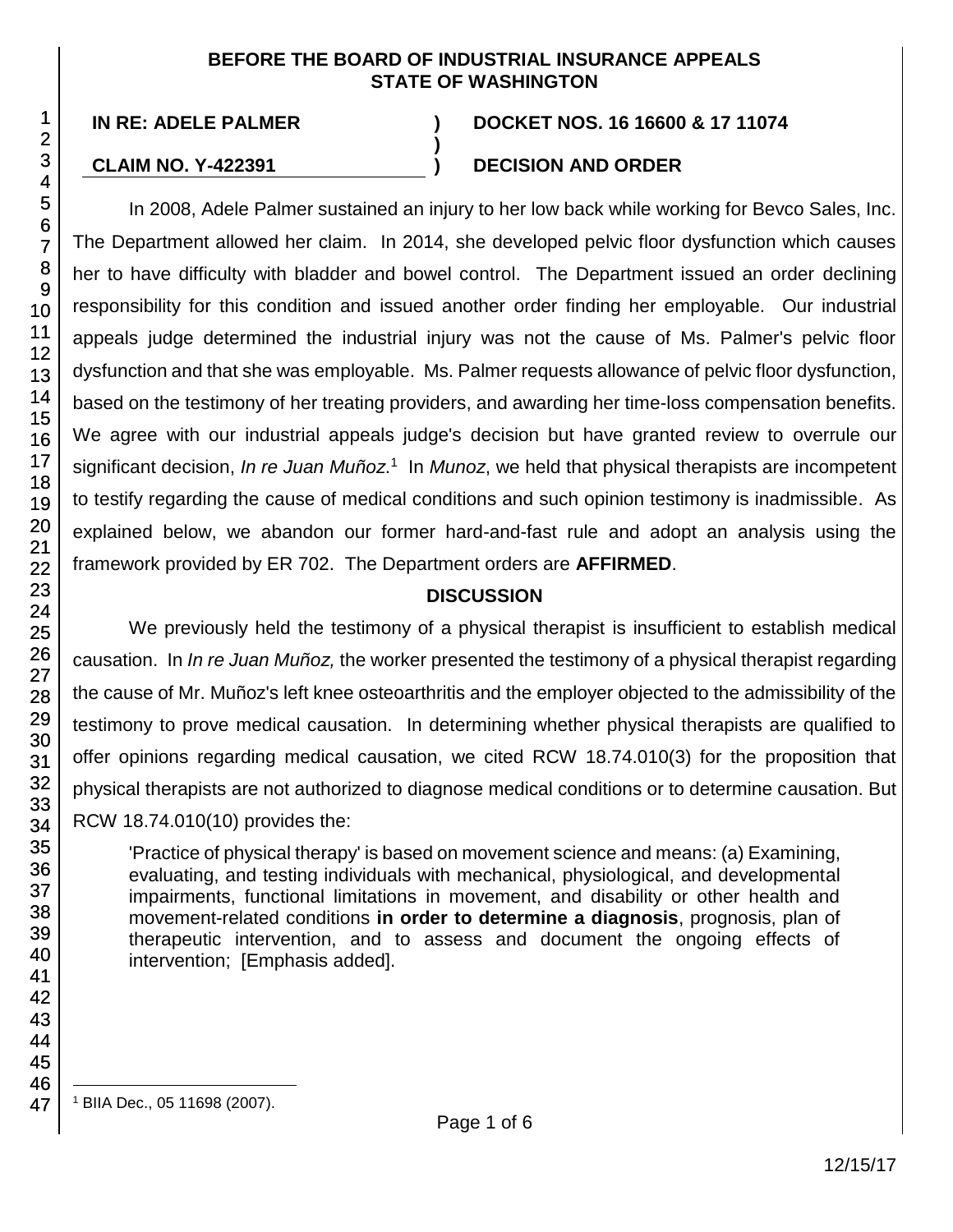Revised Code of Washington 18.74.180(1) further provides, "Regardless of the setting in which physical therapy services are provided, only the licensed physical therapist may perform the following responsibilities . . . initial examination, problem identification, **and diagnosis for physical therapy**. . . ." [Emphasis added]. The statute clearly states that physical therapists examine individuals to determine a diagnosis. Based on this language, a hard-and-fast rule excluding causation opinion testimony by a physical therapist is no longer appropriate.

We adopt the supreme court's recent analysis in *Frausto v. Yakima HMA*.<sup>2</sup> In *Frausto*, a party sought to introduce causation testimony from an advanced registered nurse practitioner (ARNP). The trial court granted summary judgment on grounds that nurses are categorically prohibited as a matter of law from offering opinion testimony regarding proximate cause in medical malpractice claims. The supreme court remanded the case to the trial court to determine whether an ARNP has the requisite specialized knowledge to qualify as an expert on causation under the Rules of Evidence. The court held that if an ARNP is qualified to independently diagnose a particular medical condition, the ARNP may have the requisite expertise, under Evidence Rule 702, to discuss medical causation of that condition. That rule provides, "If scientific, technical, or other specialized knowledge will assist the trier of fact to understand the evidence or to determine a fact in issue, a witness qualified as an expert by knowledge, skill, experience, training, or education, may testify thereto in the form of an opinion or otherwise."

We overrule our previous decision in *Muñoz* to the extent that it amounted to a blanket prohibition on testimony by physical therapists regarding causation. Instead, whether a physical therapist is competent to testify on a causation question should be determined on a case-by-case basis in accordance with ER 702.

In the current appeal, Ms. Palmer presented the testimony of physical therapist Jill Ghent, DPT, and C. Stephen Settle, M.D., regarding the cause of her pelvic floor dysfunction. Dr. Ghent has a doctorate in physical therapy and regularly assesses patients with pelvic floor dysfunction. She testified that she commonly provides opinions on the cause of conditions she treats. Based on the ability of a physical therapist to diagnose conditions under RCW 18.74, Dr. Ghent's testimony that she is experienced in providing opinions on causation, and the absence of an objection to her testimony on causation, we conclude her testimony on causation is competent and admissible under ER 702.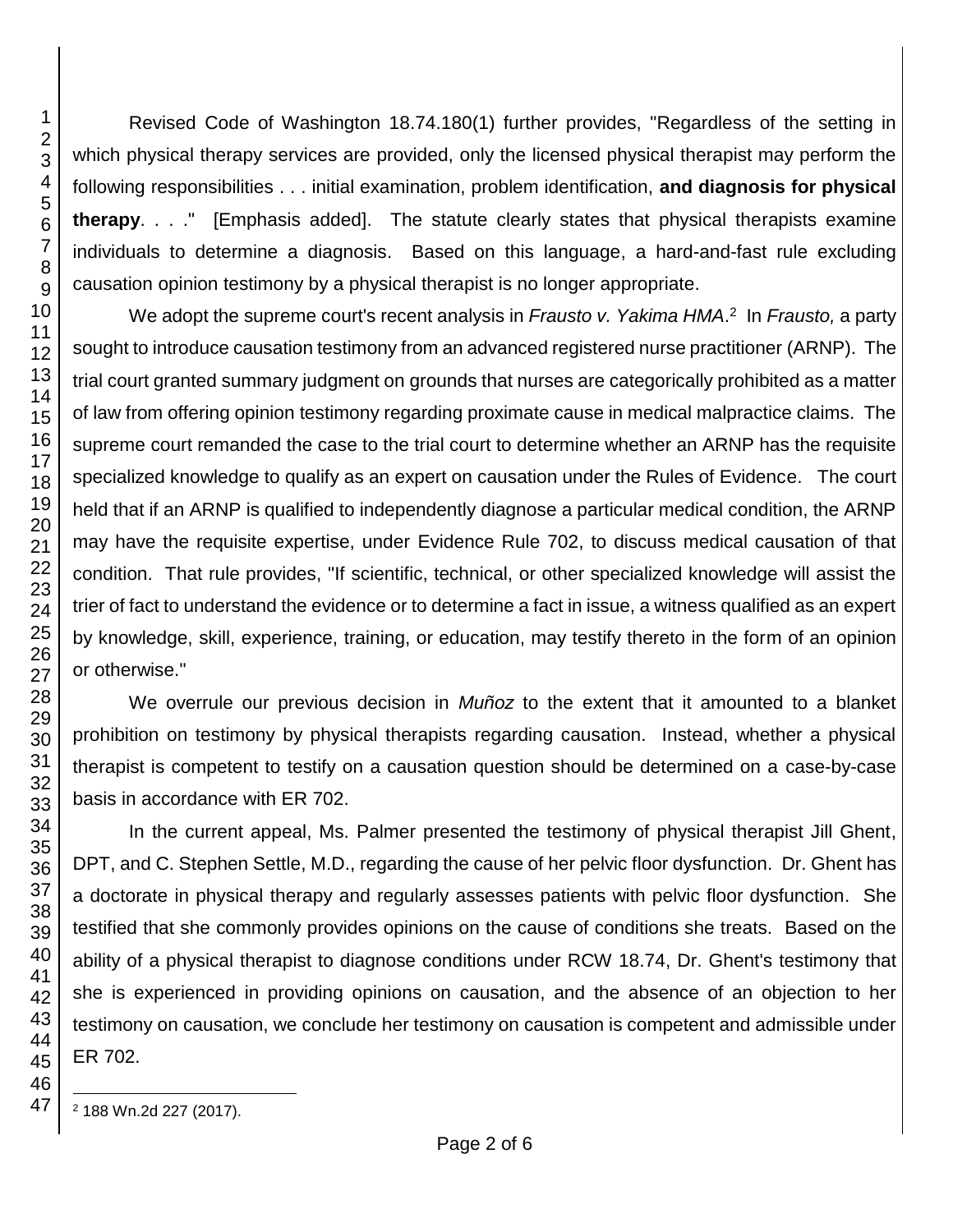Dr. Settle specializes in physical medicine and rehabilitation and has been Ms. Palmer's treating provider since October 2011. Both providers testified that the cause of Ms. Palmer's pelvic floor dysfunction was chronic muscle tightness due to the pain in her coccyx and sacrum caused by the industrial injury.

As the claimant's attending physician, Dr. Settle's opinion is entitled to special consideration. The supreme court determined that special consideration should be given to the findings of an attending physician, qualified in the area of medicine involved, who has attended the patient for a considerable period of time for the purpose of treatment and who has treated the patient. Such a physician "is better qualified to give an opinion as to the patient's disability than a doctor who has seen and examined the patient once."<sup>3</sup> If we reject the opinion of the claimant's attending physician, we must articulate good reasons for doing so.<sup>4</sup> With respect to causation, it is important to note that in most instances, an attending physician is not in a better position to determine causation than an examining physician because both physicians must rely almost entirely on the history of an injury or disease and the claimant's prior medical history to make such a determination.<sup>5</sup>

Craig H. Smith, M.D., testified on behalf of the Department and performed a single examination of Ms. Palmer on April 27, 2016. However, we find Dr. Smith's testimony persuasive because he specializes in neurology and his opinion is supported by the diagnostic testing that Ms. Palmer suffers from diffuse nerve damage, or neuropathy, that was not caused by the June 9, 2008 injury to her low back or tailbone. After considering the opinion testimony of Dr. Settle, Jill Ghent, and Dr. Smith, we hold by a preponderance of the evidence that the industrial injury was not a proximate cause of Ms. Palmer's diffuse nerve damage or neuropathy. Because the pelvic floor dysfunction was not proximately caused by the industrial injury, Ms. Palmer would be capable of working as a telephone sales representative. The industrial injury did not render her unemployable from July 19, 2016, through January 26, 2017.

l *Spalding v. Department of Labor & Indus.,* 29 Wn.2d 115, 129 (1947).

*Groff v. Department of Labor & Indus.,* 65 Wn.2d 35 (1964).

*In re Natishia M. Powell*, Dckt. No. 00 16728 (October 1, 2001).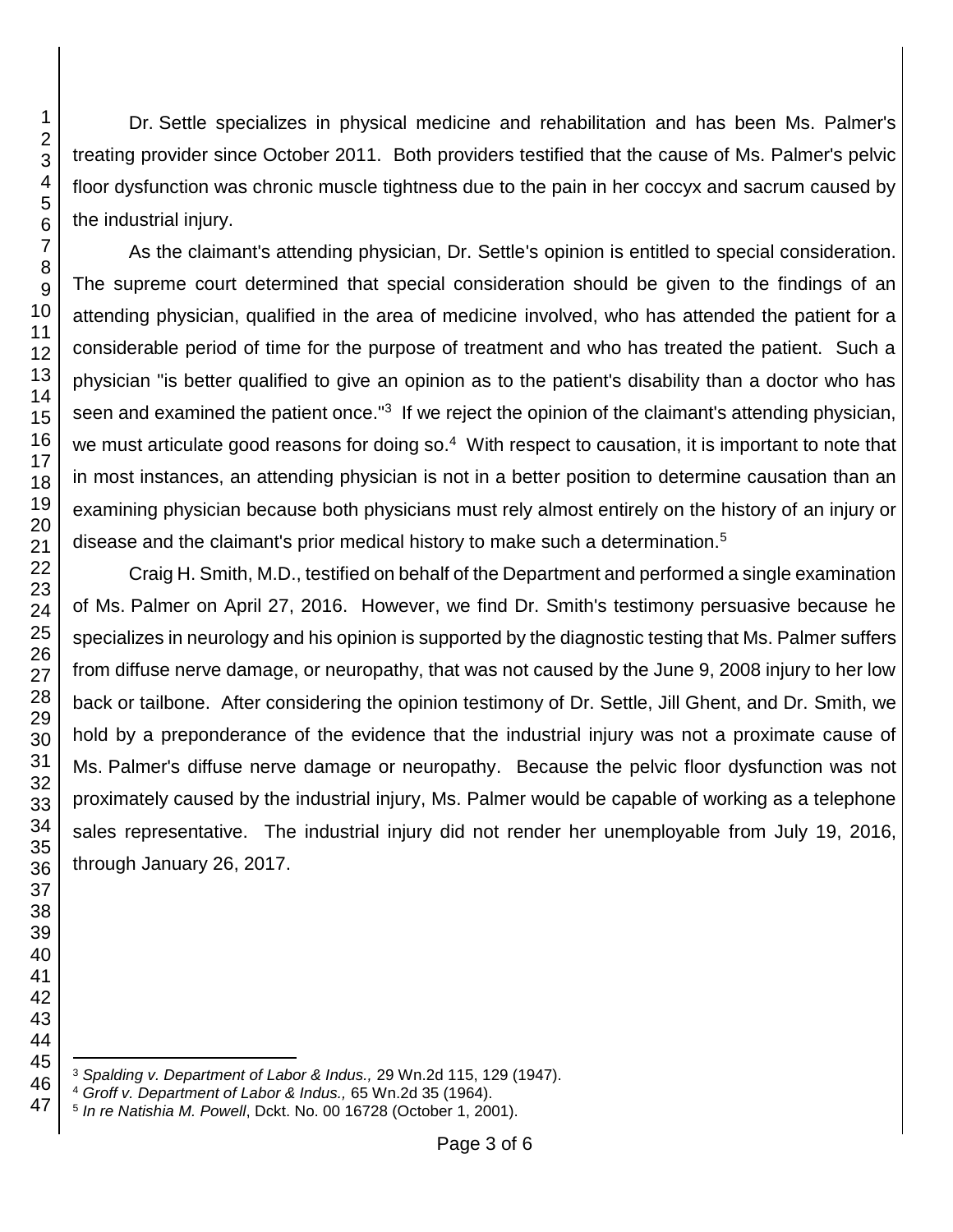#### **DECISION**

In Docket No. 16 16600, the claimant, Adele Palmer, filed an appeal with the Board of Industrial Insurance Appeals on July 11, 2016, from an order of the Department of Labor and Industries dated May 13, 2016. In this order, the Department affirmed a November 25, 2015 order in which it affirmed an August 5, 2015 order denying responsibility for a condition diagnosed as pelvic floor dysfunction. This order is correct and is affirmed.

In Docket No. 17 11074, the claimant, Adele Palmer, filed an appeal with the Board of Industrial Insurance Appeals on January 30, 2017, from an order of the Department of Labor and Industries dated January 26, 2017. In this order, the Department affirmed a July 19, 2016 order ending time-loss compensation benefits on July 18, 2016, because the claimant was able to work. This order is correct and is affirmed.

## **FINDINGS OF FACT**

- 1. On September 6, 2016, and June 5, 2017, an industrial appeals judge certified that the parties agreed to include the Jurisdictional Histories in the Board record solely for jurisdictional purposes.
- 2. Adele Palmer sustained an industrial injury on June 9, 2008, when she was pulling a hand cart and felt a pop in her low back. The industrial injury caused coccydynia, low back pain, and a peptic ulcer.
- 3. The June 9, 2008 industrial injury did not proximately cause a diagnosis of pelvic floor dysfunction.
- 4. Adele Palmer is 65 years old and has a GED. She worked in food sales and delivery for a number of years and was not prevented from doing so by a prior low back surgery.
- 5. The June 9, 2008 industrial injury prevented her from returning to work in her former job and limited her to working in the light category of work from July 19, 2016, through January 26, 2017.
- 6. Adele Palmer was able to obtain and perform gainful employment on a reasonably continuous basis in a job such as telephone sales from July 19, 2016, through January 26, 2017.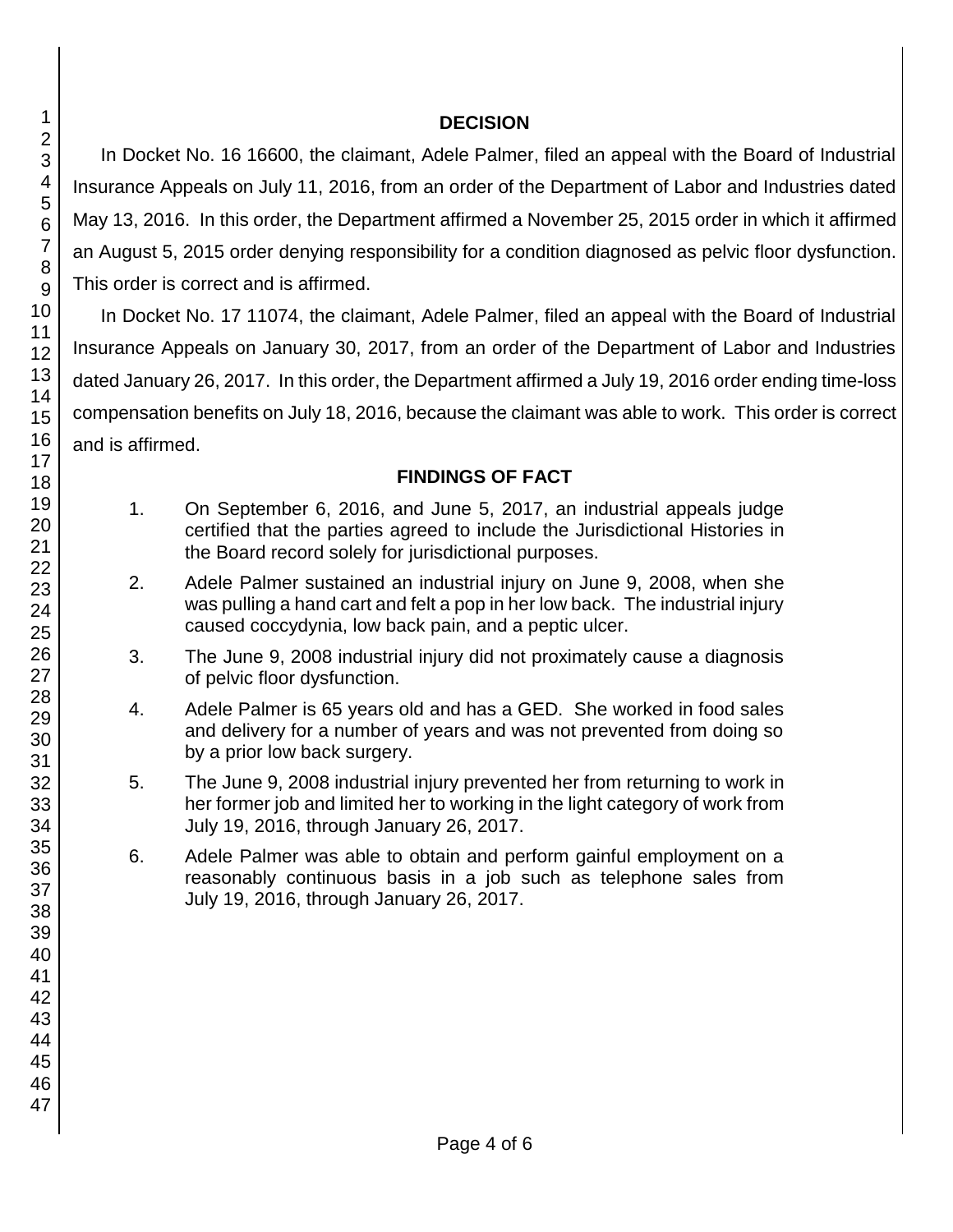#### **CONCLUSIONS OF LAW**

- 1. The Board of Industrial Insurance Appeals has jurisdiction over the parties and subject matter in these appeals.
- 2. The June 9, 2008 industrial injury did not proximately cause Adele Palmer to develop pelvic floor dysfunction.
- 3. Adele Palmer was not a temporarily totally disabled worker within the meaning of RCW 51.32.090 during the period of July 19, 2016, through January 26, 2017.
- 4. The May 13, 2016 order of the Department of Labor and Industries is correct and is affirmed.
- 5. The January 26, 2017 order of the Department of Labor and Industries is correct and is affirmed.

Dated: December 15, 2017.

BOARD OF INDUSTRIAL INSURANCE APPEALS

BOARD OF INDUSTRIAL INSURAM<br>LINDA L. WILLIAMS, Chairperson<br>JAGK S. ENG, Member . ENG, Member